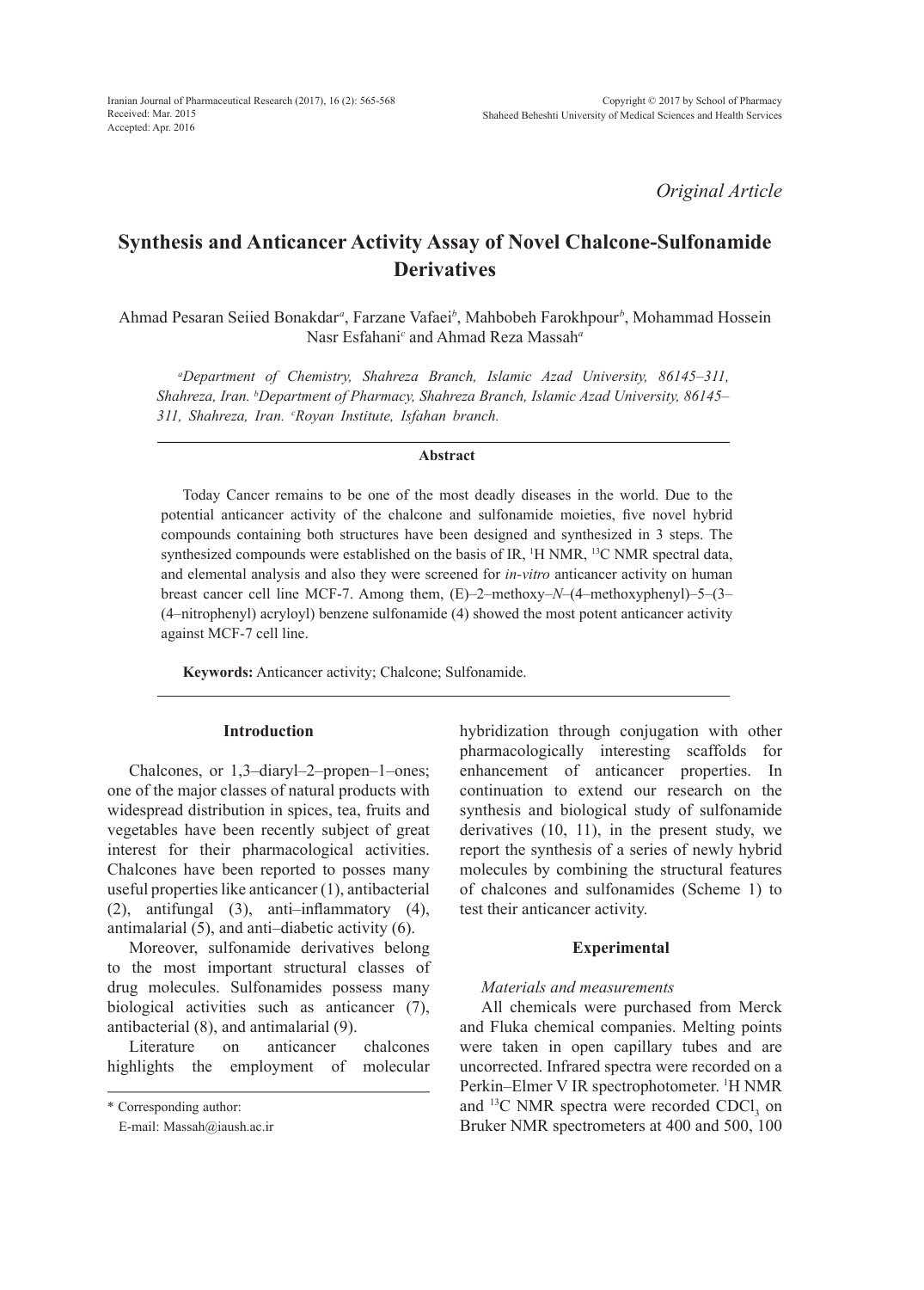

**Scheme 1.** Synthesis of Chalcone sulfonamides.

and 125 MHz, respectively. Elemental analysis was carried out using Elemental Analyzer chale for CHN (Perkin Elmer). All reactions were conducted open to the atmosphere and the yields refer to the isolated products.

### *Chemistry*

## *General procedure for synthesis of chalcone derivatives (2a–2c)*

Chalcones (2a–2c) were prepared by base catalyzed condensation reaction. To a mixture of 4–methoxy acetophenone (13 mmol) and aromatic aldehydes (13 mmol) in ethanol, a solution of potassium hydroxide (40%, 20 mL) were added dropwise over 2–3 min under constant stirring using magnetic stirrer. The reaction mixture was stirred at  $35 \pm 2$  °C for 4.5–5.0 h. The temperature of the process was maintained at  $35 \pm 2$  °C by water batch. The progress of the reaction was monitored by TLC, in 70% n–hexane/30% ethyl acetate mixture. After completion of the reaction, the mixture was poured into chilled water (100 mL) and was neutralized with hydrochloric acid. The temperature of the chilled water was in the range of 2–5 ºC. The product was filtered, dried at 60 ºC for 4 h and recrystallized from ethanol.

# *General procedure for synthesis of chalcone sulfonyl chloride derivatives (3a–3c)*

Cold chlorosulfonic acid (9 mmol) was added to compound 2a–2c (1 mmol), with stirring for 1h while maintaining the temperature at 0–5 ºC. The reaction mixture was stirred at 35–37 ºC for 1h. The progress of the reaction was monitored by TLC. After completion of the reaction, the mixture was cooled to 0–5 ºC and poured into ice water gradually with vigorous stirring. The crystalline product was separated by filtration.

*General procedure for the synthesis of chalcone sulfonamide derivatives (4–8)*

An amine (1 mmol) and anhydrous  $K_2CO_3$ (4 mmol) were ground together into fine powder in a mortar and chalcone sulfonyl chloride derivatives (1 mmol) was added under vigorous stirring with a magnetic stirrer at room temperature. The progress of the reaction was monitored by TLC until the conversion of amine was completed. In all cases the crude products showed one spot on TLC. Upon completion of the reaction, water was added and the mixture was stirred for a few minutes. The precipitate was collected by filtration, washed with water, dried and crystallized from ethanol.

#### *Anticancer activity*

All the target compounds 4-8 were evaluated for their anticancer activity against MCF-7 cells by MTS assay; DMSO was used as a vehicle. For comparison of the anticancer activity, Tamoxifen was used as the reference agent.

## **Results and Discussion**

### *Chemistry*

The synthesis of chalcone sulfonamide derivatives 4–8 followed the general pathway outlined in Scheme 2. Firstly, the chalcones were synthesized by Claisen–Schmidt condensation reaction of aromatic aldehydes with 4–methoxy acetophenone (1:1), using 40% potassium hydroxide as a base in ethanol. Then, compounds 2a–2c reacted with chlorosulfonic acid at 0–5 ºC to give the corresponding sulfonyl chlorides. Finally, the reaction of chalcone sulfonyl chlorides (3a–3c) with aromatic substituted amines in the presence of  $K_2CO_3$  produced chalcone sulfonamides in 79-89% yield under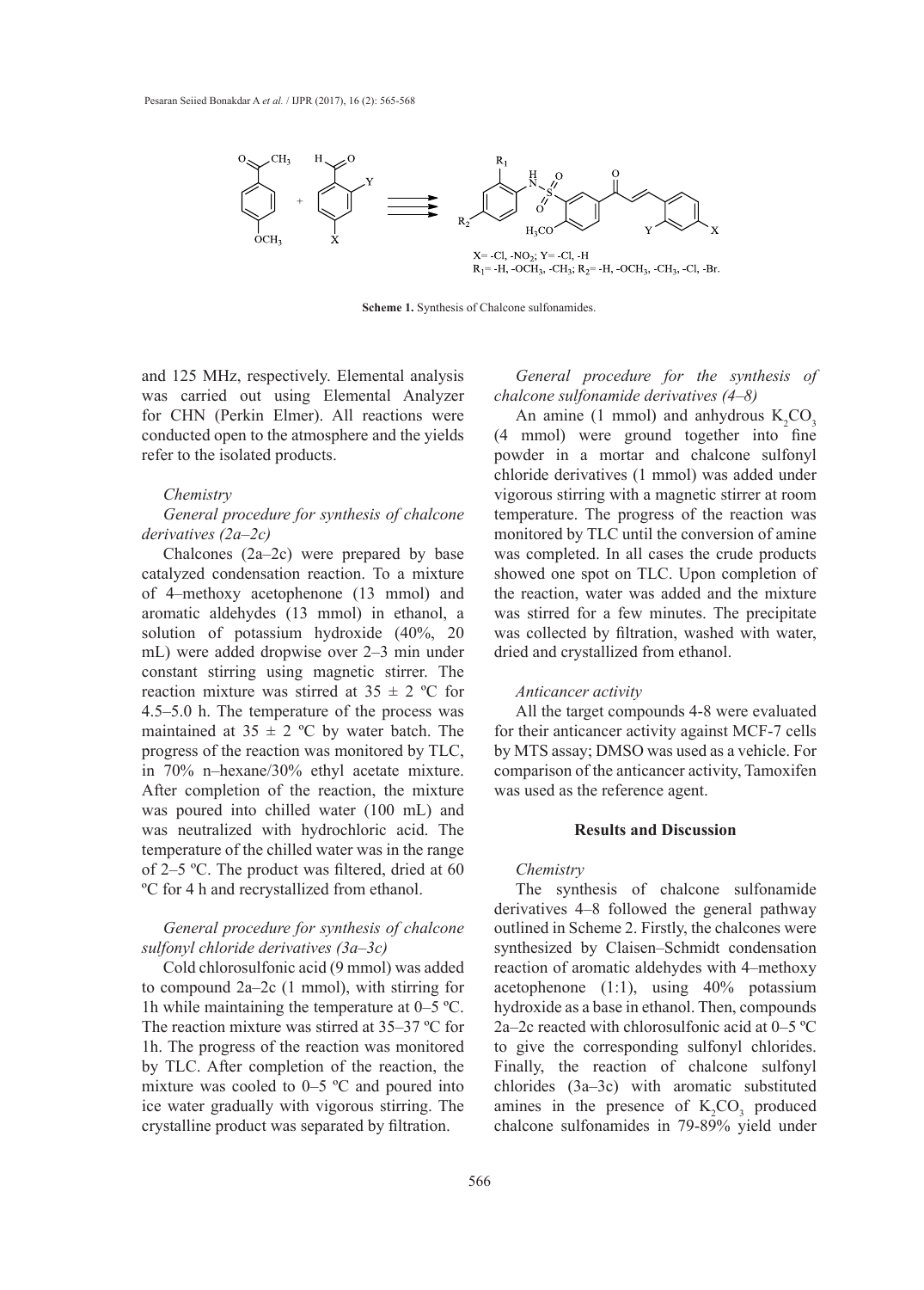

**Scheme 2.** Synthetic route for target compounds 4–8 **Scheme 2.** Synthetic route for target compounds 4–8

solvent–free conditions (12).

from the corresponding sulfonyl chlorides yields and high purity in relatively short reaction chemistry (Tables 1). times and according to the principles of green **Conclusion** Our results indicate that in general, the synthesis of chalcone sulfonamide derivatives proceeds in the absence of solvent, with good

## *In-vitro anticancer activity*

The results of anticancer evaluation after 3 days are summarized in Table 1. A careful study revealed that most of the tested compounds showed anticancer activity less than Tamoxifen

-free conditions (12). except compound 4. This chalcone sulfonamides results indicate that in general, the containing 4–nitrophenyl and aryl sulfonamide group substituted with 4-methoxy (4) showed better anticancer activity than others. Compound 3 showed no anticancer activity.

#### **Conclusion**

tro anticancer activity anticancer activity of novel chalcone sulfonamide derivatives by In conclusion, we synthesized a number the reaction of chalcone sulfonyl chlorides with different aromatic substituted amines in the presence of  $K_2CO_3$  under solvent–free conditions at room temperature. All the newly



| Compound  | $\mathbf{X}$    | Y              | $\mathbf{R}_{i}$ | R,               | Time (min) | Yield <sup>a</sup> $(\% )$ | $IC_{50}$ (micro molar) |
|-----------|-----------------|----------------|------------------|------------------|------------|----------------------------|-------------------------|
| 4         | NO <sub>2</sub> | H              | Н                | OCH <sub>2</sub> | 30         | 78                         | 2.5                     |
|           | NO <sub>2</sub> | H              | OCH,             | H                | 35         | 76                         | 14                      |
| 6         | NO <sub>2</sub> | H              | H                | <b>Cl</b>        | 45         | 79                         | ۰                       |
|           | <b>Cl</b>       | <sup>C</sup> l | Н                | OCH <sub>2</sub> | 25         | 87                         | 7.5                     |
| 8         | C <sub>1</sub>  | C <sub>1</sub> | OCH <sub>2</sub> | H                | 30         | 86                         | 7.5                     |
| Tamoxifen |                 |                |                  |                  |            |                            | 6.5                     |

**Table 1.** Synthesis and anticancer evaluation of new chalcone sulfonamides 4–8.

a Isolated yield